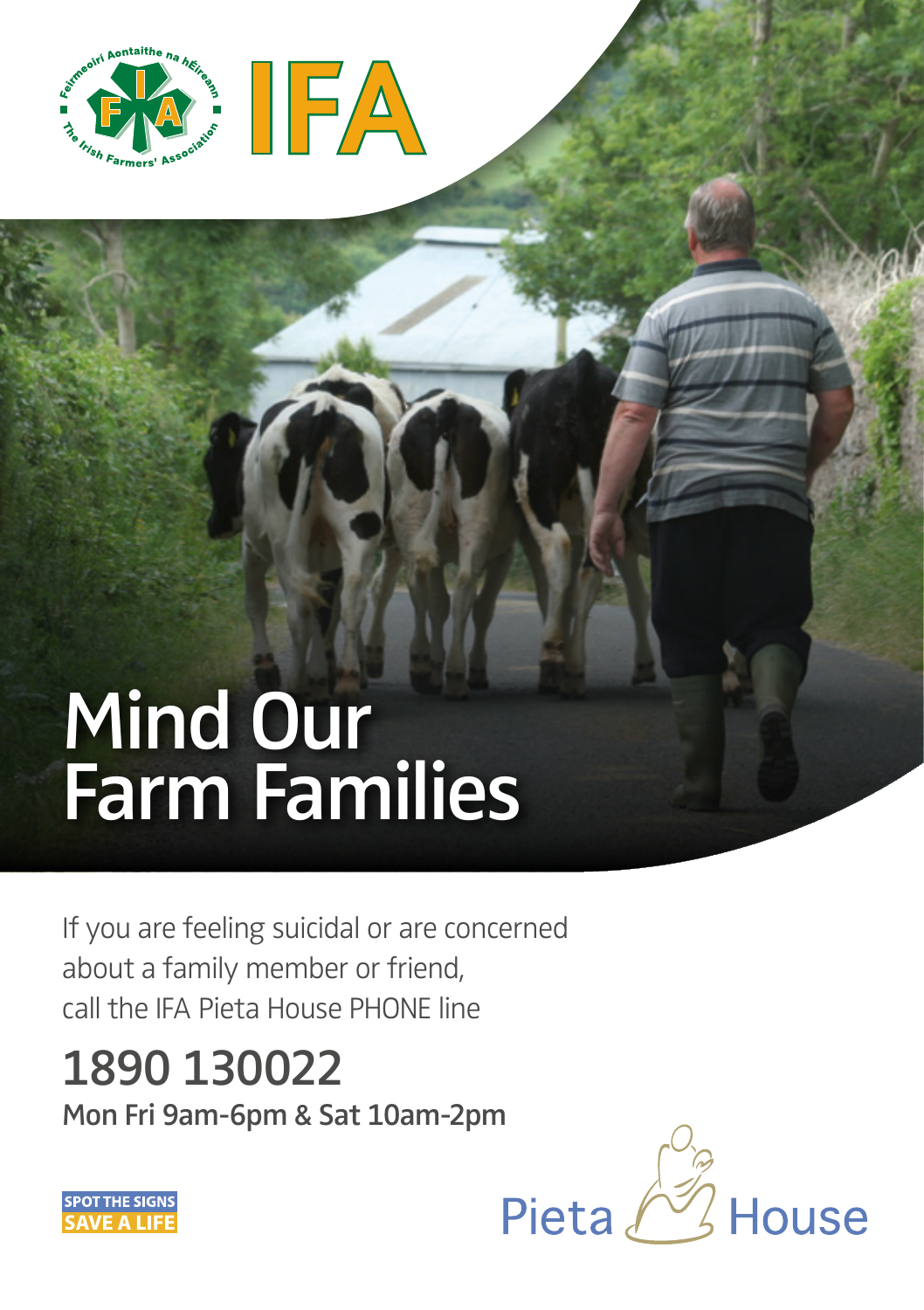



### Message from the IFA & Pieta House

Farmers face many challenges - be they financial pressures, red tape, long working hours, isolation or family difficulties - it is important to know there is help out there. This booklet and the dedicated suicide and self-harm phone line is the result of a joint initiative between IFA and Pieta House in response to the need for increased information and support for farmers and their families. The phone line for IFA members will put farmers and their families in direct contact with a Pieta House trained therapist. The high rate of suicide, particularly among men in rural areas, is the driving force behind IFA's involvement in setting up this dedicated service. If you have concerns about a family member or friend or if you are feeling suicidal yourself, please contact the IFA Pieta House phone line on **1890 130022**.

## Watch out for signs that someone might be suicidal or in distress

Unforeseen changes in farming work conditions such as continual bad weather, failing a herd test, bad harvest, isolation, being over worked, financial difficulties, impending retirement or ill health are all things that might cause a farmer distress or bring on suicidal feelings.

#### **SPOT THE SIGNS** Signs they might be in distress **SAVE A LIFE**

- Isolating themselves Withdrawing from social situations and being less communicative
- Turning off their mobile phone, not receiving visits from neighbours
- Lack of interest in work Noticeable deterioration in the conditions of the farm or care of the farm animals
- Emotional outbursts Either angry or tearful
- Behavioural changes Change in sleep patterns, loss of appetite, change in self-care or hygiene behaviour
- Possible increase in alcohol or drug use
- Becoming lethargic and emotionally withdrawn
- Becoming accident prone or continuously distracted
- And more importantly, It's the language that they use that is most telling…

"I have no future"

"I see no light at the end of the tunnel"

"My family would be better off without me"

"I wish I could go to sleep and never wake up"

"What is the point of anything?"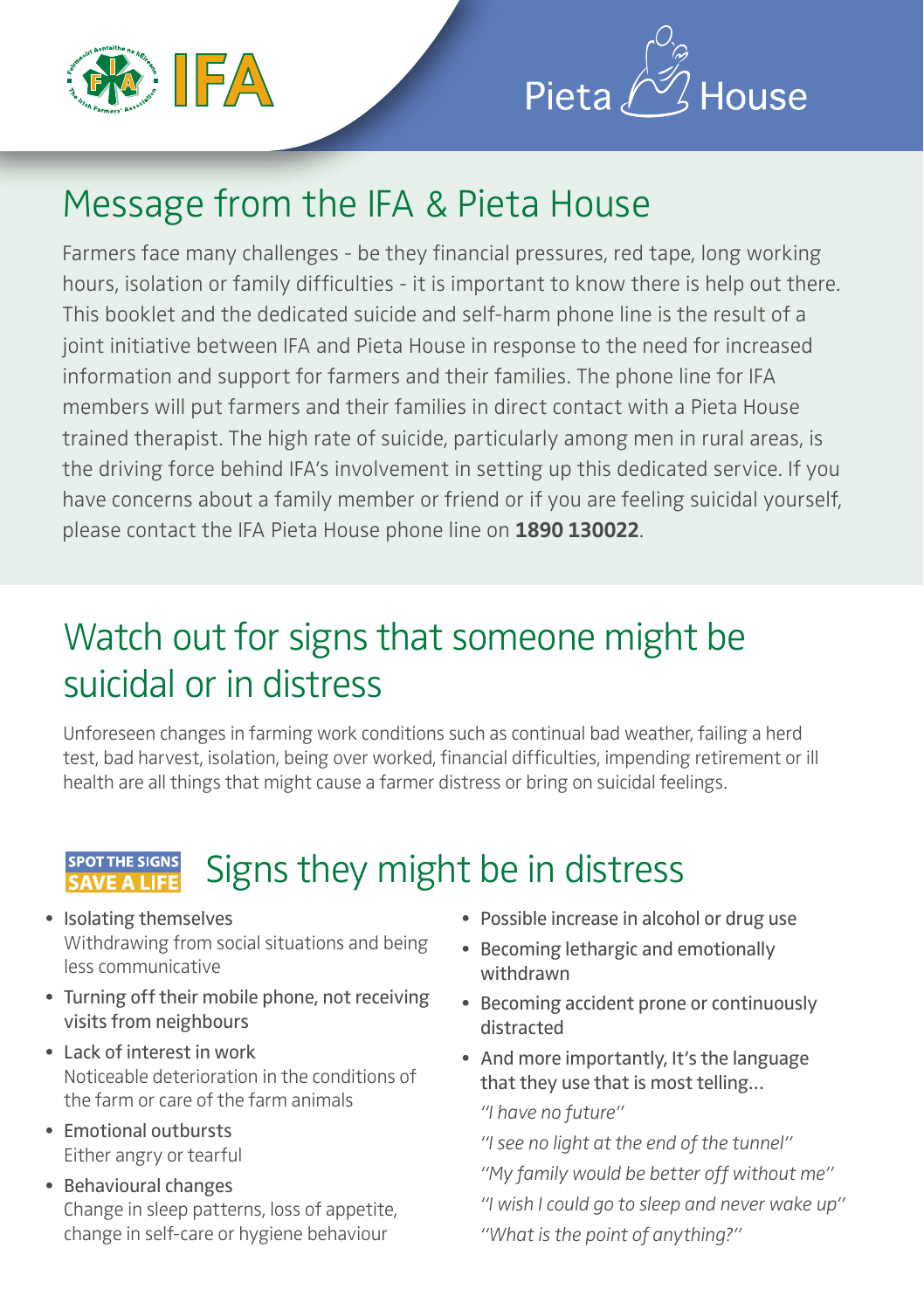### What to do next

The stigma of suicide is still very strong. The subject is often brushed under the carpet and the majority of families truly believe that this tragedy will not come to their door. If you think that someone close to you is showing signs of distress, the best thing you can do is ask them:

### "Are you feeling suicidal?"

Some people may find this question too difficult to ask, so you could also say:

### "You haven't been yourself lately. What's wrong?" or

### "I know you've been down lately. How are you feeling today?"

Even if they are not feeling suicidal, something is bothering them, so it is a good opportunity to encourage them to open up. If they do admit to having suicidal thoughts, then don't panic, and follow these steps.

### 1 Take them seriously

**This is not attention seeking** – he/she wants to stop the pain that's making their life unbearable at the moment. Honour their trust by showing them kindness and compassion. **Reassure them** that you'll get the help they need.

### 2 Take action

**Call the IFA Pieta House Phoneline 1890 130022.** This allows IFA members direct access to support for someone who is in suicidal crisis or engaging in self-harm.

When you contact 1890 130022 an appointment will be made swiftly at our nearest service which is free of charge.

### 3 Create a support network

**Do not keep this information to yourself**. We are aware that pride and privacy are so important to you, but share your concerns with other family members. This way you can all be supportive and vigilant. Or there might be someone in your community, such as the clergy or local doctor, that you might trust with your worries.

Pieta House offers a compassionate, solution focused, one to one counselling service to those in suicidal crisis or engaging in self-harm, completely free of charge